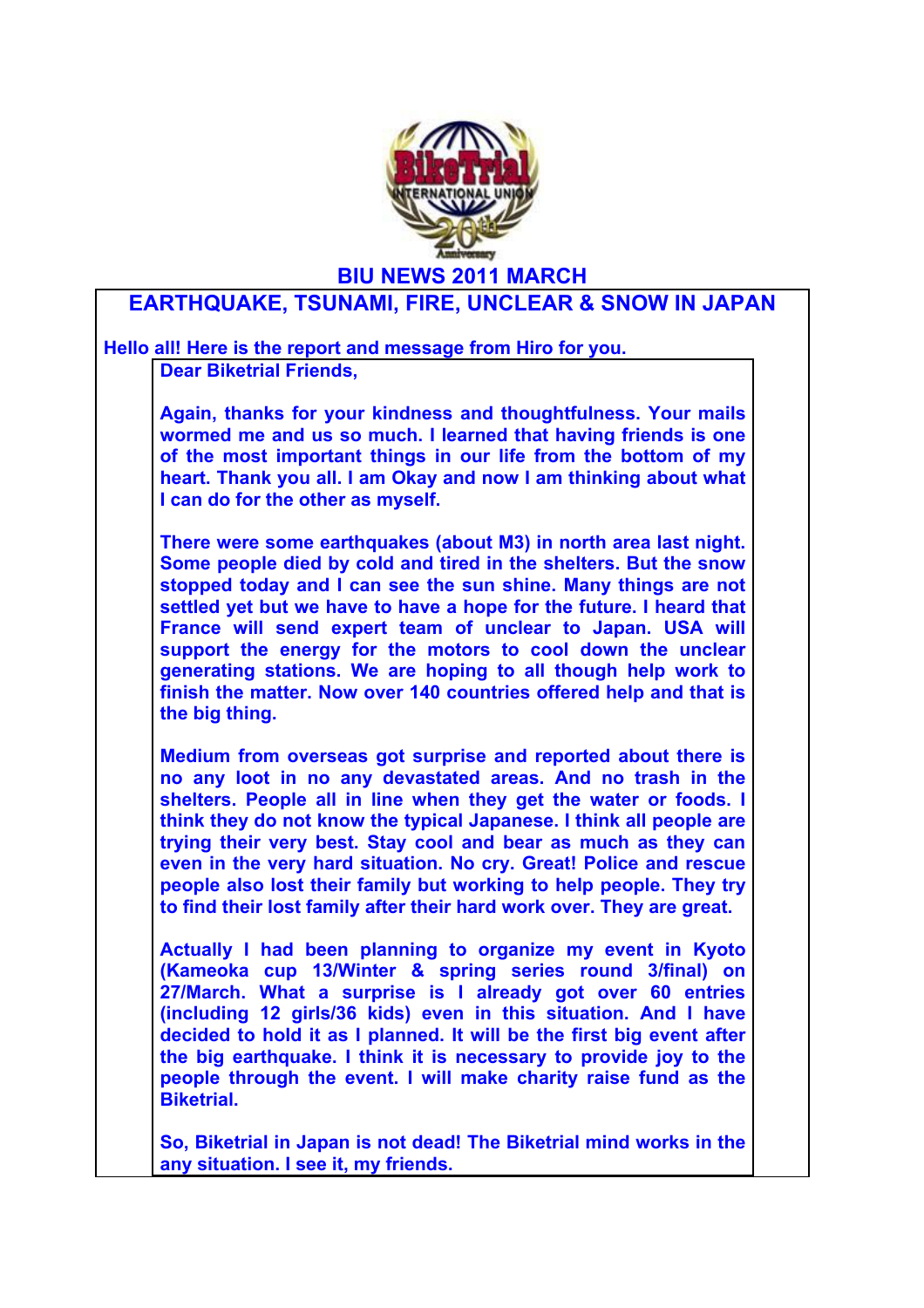**Sincerely yours,**

**Hiro**

**Here is the message from our Biiketrial friends for Hiro and Japanese Biketrial friends. Millions and millions thanks for your thought! I will do my max and work for Biketrial as usual.**

**Dear Hiro and all Japanese friends, We all in Indonesia feel a deep sorrows and apprehensives about the earthquake, tsunami, and all caused by the catastrophe. It's very nice to received this email from you and also from my other friends in Japan one by one that they are all fine. But we are still worried because it's not over yet, especially the people who got the most impact and the nuclear power plant. Stay strong and keep move on! Indonesia and us is trying best to help in each way, contributing capital, volunteers mainly those fluent in Japanese (sorry we don't have much), etc. Japan Embassy here has also already open to receive assistance for sent there. Japan has really helped us a lot such as when Sumatera's big earthquake and tsunami, 9.3 SR on 26th December 2004 that we never could forget. Mr. Sakamoto just came here to join the 1st "Biketrial Indonesia Championship" on 6th March 2011. Luckily, he back to Japan only a day after the earthquake and tsunami so he was fine. Take care all of you there and keep in touch. Yosnison Maretsa Indonesia**

**Dear Hiro**

**Thanks for your information, we also concern about the earthquake from NHK and Shanghai TV every day. If the situation is going worse, Mr. Zhang and me will provide enough help for you and your family here and don't hesitate to contact us. Best Regards**

**Jason**

**Dear Hiro.**

**Appeal to help Japan made public on** 

http://www.biketrial.cz/biketrial/?q=pomocjaponsku

**In last gout everyone with stress following situation in Japan. Where after earthquake and destructive wool TSUNAMI more add peril in form atomic power-station. Each, who in several last years, also decennium, move in BIKETRIALU and roundabout serial mastery world and who gotten on works to Japan, those is definetely known name – HIROE NAGAY and hers COFFEE SHOP three caths. At hers last visitors here in Czech republic this year in February, we're yourself like a always foreground Good Luck and love to new year. It we're nobody unthought-of, what worth while couple for weeks. Luckily, also through big tragedy whole Nippon, is HIROE also all hers family in good order. Selves HIROE devote part his margin in COFFEE SHOPU on help handicapped catastrophe. Because we're with HIROE en rapport, call us, so that succour financial through the medium whole Nippon. Who**